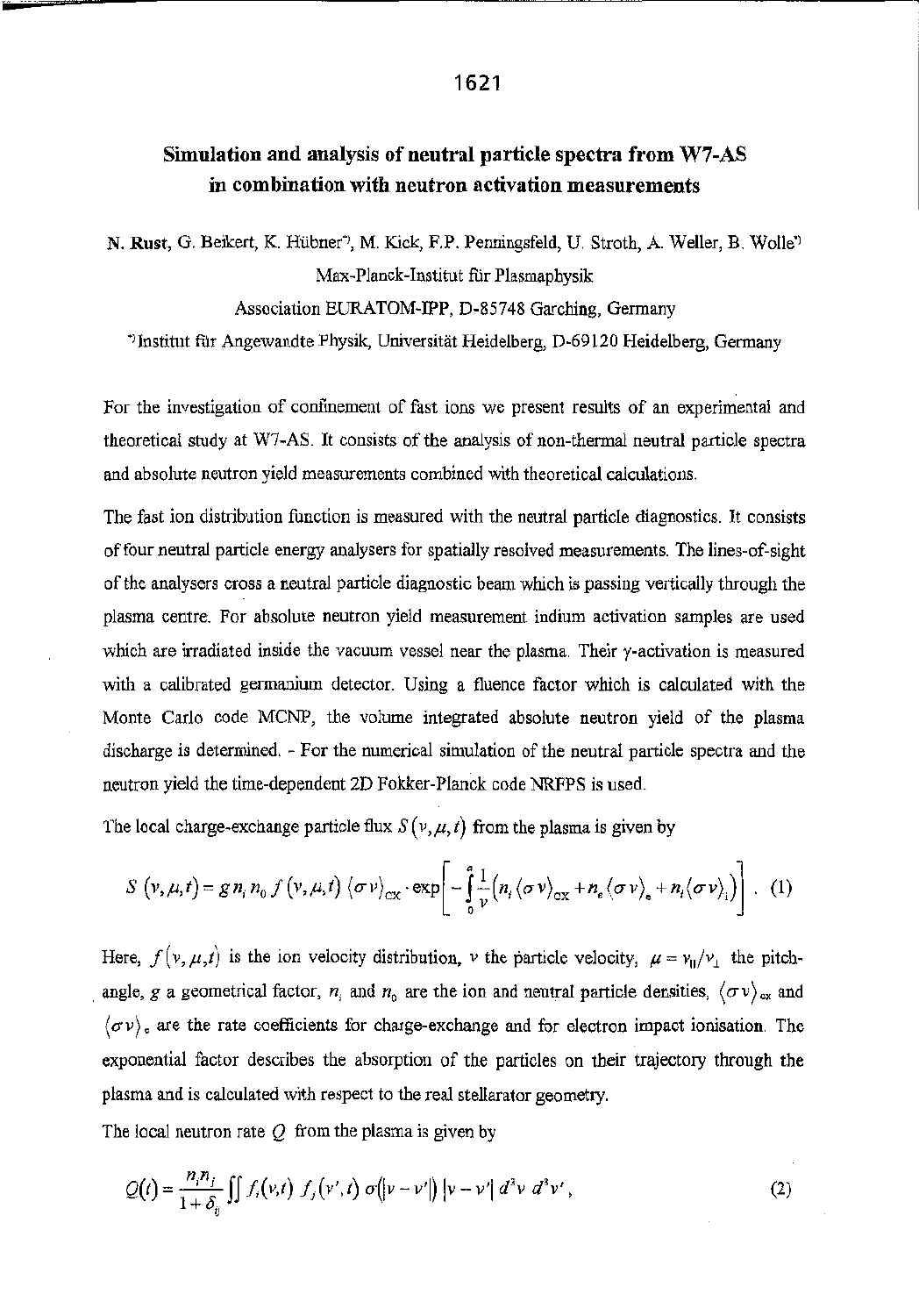where  $f_i(v,t)$  and  $f_i(v',t)$  are the velocity distributions for the ion species i and j,  $|v - v'|$  the relative velocity and  $\sigma$  the fusion cross section, respectively

Measurements and calculations have been carried out for <sup>a</sup> variety of W7~AS discharges with H<sup>°</sup> and D<sup>°</sup>-injection with average electron densities ranging from 2.8x10<sup>19</sup> to 7x10<sup>19</sup> m<sup>3</sup>, electron temperatures from  $0.5$  to  $2.8$  keV and ion temperatures of about  $0.32$  to 1 keV. Electron temperatures and densities were taken from the Thomson scattering and ion temperatures from the neutral particle diagnostics. The deposition profile for the injected particles was calculated with the 3D FAFNER code.



Fig.1 shows as an example the calculated and measured neutral particle flux for two different plasma discharges. For the high density discharge the measurement and the calculation agree rather well. However, discrepancies occur for lower densities. The smaller the density becomes in <sup>a</sup> discharge, the larger becomes the neutral gas density and the higher the electron temperature. Increasing electron temperature and decreasing density result both in an enlargement of the energy relaxation time of the fast particles. As shown in fig.2 the discrepancies increase strongly with increasing classical energy relaxation time  $\tau_W$ .

In principle, the observed discrepancies can be caused by three different processes, namely by reduced particle deposition owing to the high neutral gas density, and by particle or energy loss mechanisms with time scales comparable to the classical relaxation times.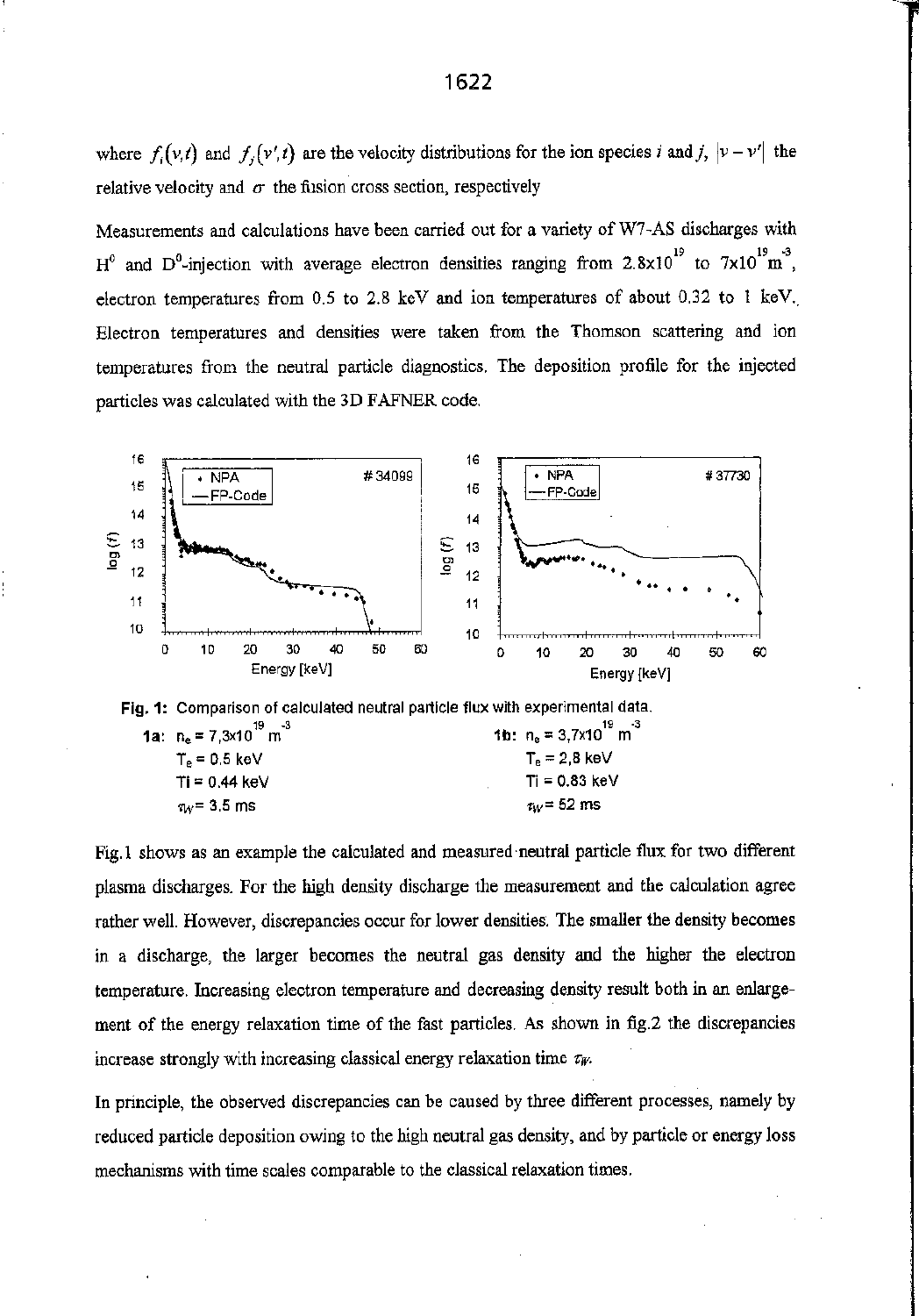

Fig.2: Comparison between calculated and measured fast particle density and between calculated and measured neutron yield in dependence of  $\tau_w$ 

These three processes will influence the time behaviour of the plasma signals in a different way. First of all it is of interest to investigate the initial rise of the plasma signals at the onset of the injection. To that end it is sufficient to use the relaxation time model which takes into account only the relaxation of energy  $dW/dt = -W/\tau_W^*$  and leads to the simple approximation

$$
f(W) = \frac{dn(W)}{dW} = \frac{\tau_w}{W} \left( S - \frac{n(W)}{\tau_n} \right)
$$
 (3)

for the energy distribution function of fast particles. Here,  $\tau_{W}^{*}$  is the total energy relaxation time, resulting from classical and anomal energy losses  $(1/\tau_W^* = 1/\tau_W + 1/\tau_{W,anomal})$ . S is the density of injected particles per second and  $\tau_n$  the time constant of direct particle losses. From this expression follows that the initial rises of the plasma energy  $E_f$  and of the neutron-rate  $Q$  at the onset of the neutral beam injection are solely determined by the particle injection properties:

$$
\left. \frac{dE_f(t)}{dt} \right|_{t \to 0} = SW_0, \qquad \left. \frac{dQ(t)}{dt} \right|_{t \to 0} = Sn_e \sigma(W_0) \sqrt{\frac{2W_0}{m}}. \tag{4}
$$

Here,  $W_0$  is the injection energy,  $m_f$  the mass of the injected ions. An example for the initial rise of the plasma energy and the neutron signal, is shown in fig.3. The dotted lines indicate the theoretical rise according to eq.4. Agreement with the measured signals is obvious for the high density discharge but - owing to the statistical fluctuations in the signals - not as clear for the low density one.